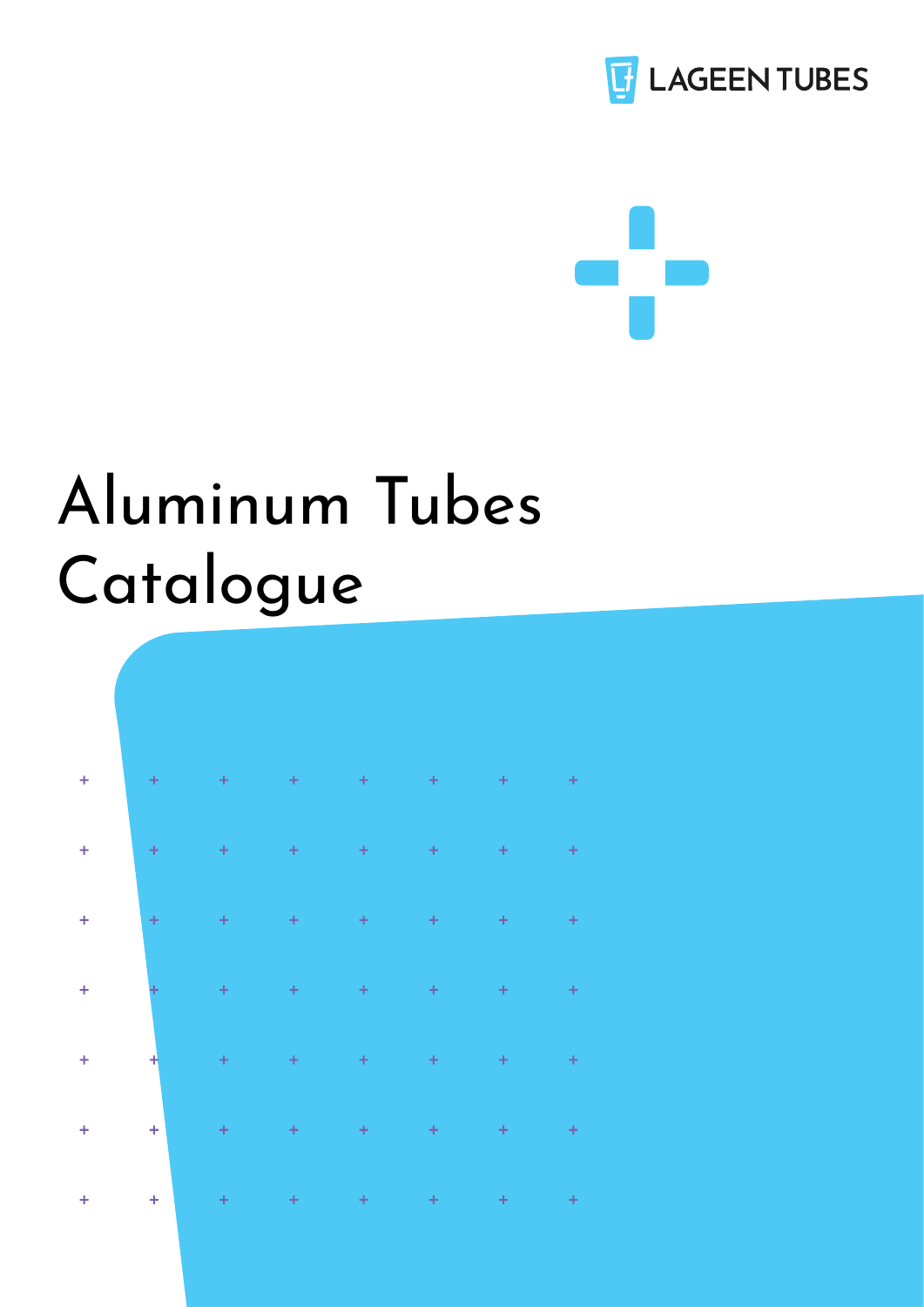#### $\emptyset$ 13.5 | 1/2"  $\div$



**Volume** 8 ml (0.27 fl. oz) **Length** 85-90 mm



 $FEZ + spike M7$ 

## $Ø$ 19 |  $3/4"$



**Volume** 15-25 ml (0.5- 0.85 fl.oz) **Length** 85-125 mm





spike M9



FEZ + spike M9 cylinder + Reverse + Spike + Cylinder

FEZ T92



÷

÷



**Volume** 25-40 ml(0.84-1.35 fl.oz) **Length** 100-140 mm



FEZ + spike M9

## $\emptyset$ 22.2 | 7/8"  $\div$



**Volume** 25-40 ml(0.84-1.35 fl.oz) **Length** 100-140 mm







 $FEZ + spike M9$ 

Reverse+Spike FEZ T92

#### $\emptyset$  25





Volume 30-55 ml (1-1.85 fl.oz) **Length** 100-155 mm







 $FEZ + spike M9$   $FEZ + spike T11$ 

 + Cylinder spike M11

 + Cylinder spike M11

#### $\emptyset$ 28.6 | 1  $1/8$ "  $\div$



**Volume** 40-80 ml (1.35- 2.7 fl.oz) **Length** 100-170 mm







 + Cylinder spike M11

FEZ T92  $FEZ +$ spike T11

 + Cylinder spike M11

**Membrane** 

\* All pictures shown are for illustration purpose only. Actual product may vary due to product enhancement.

spike M9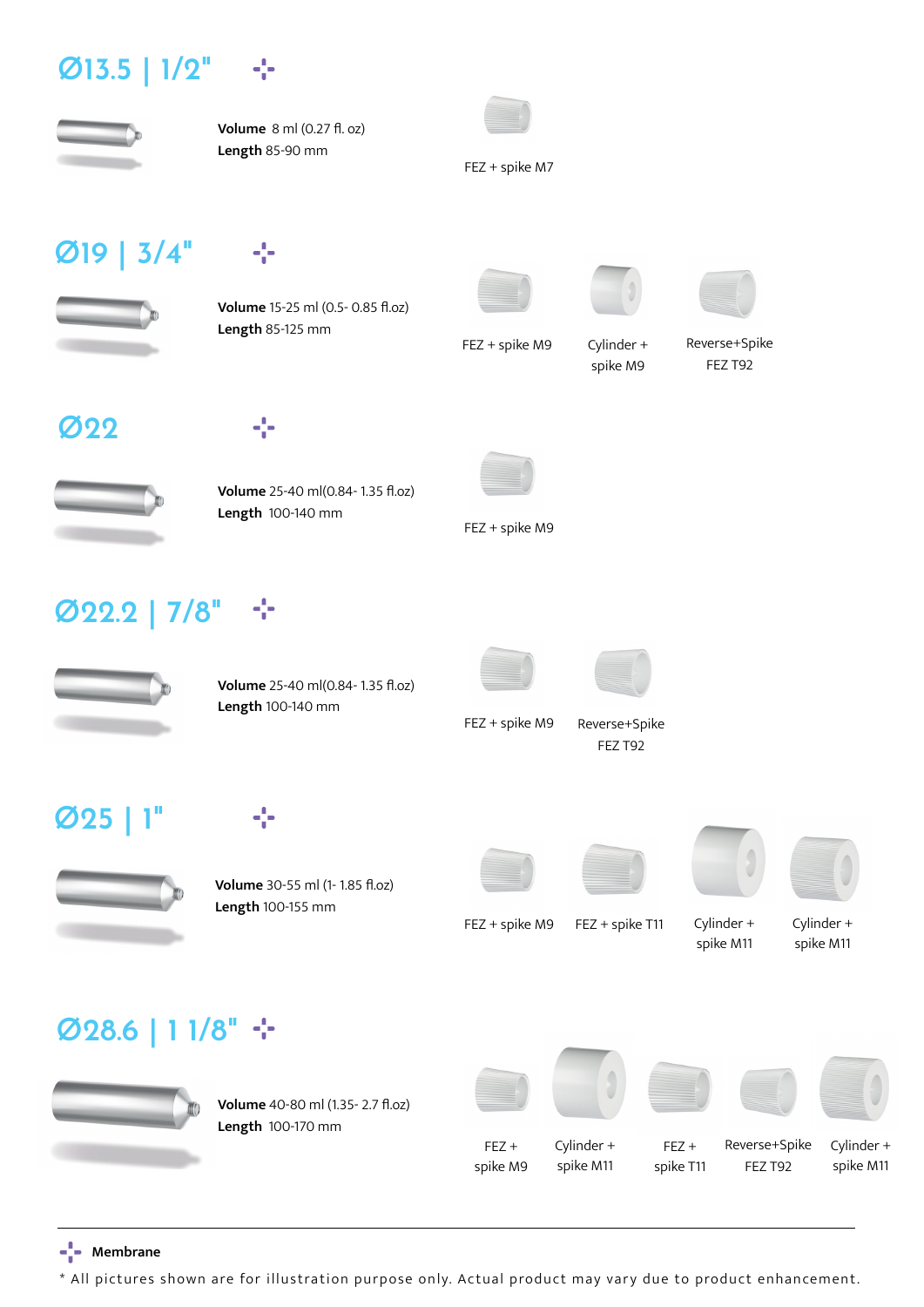





**Volume** 40-83 (1.35- 2.8 fl.oz) **Length** 100-162 mm







 + Cylinder spike M11  $FEZ + spike T11$ 

 + Cylinder spike M11

#### $\emptyset$ 31.75 | 1 1/4" ÷



**Volume** 45-110 ml (1.52 -3.71 fl.oz) **Length** 100-185 mm





Reverse FEZ T92 FEZ + spike M9



÷



**Volume** 45-110 ml (1.52-3.71 fl.oz) **Length** 100-185 mm







Cylinder + spike M11

 + Cylinder spike M11

#### 35Ø

38.1Ø

**Ø40** 

**A** Membrane



**Volume** 60-115 ml (2.02-3.88 fl.oz) **Length** 120-190 mm

**Volume** 75-145 ml (2.53- 4.9 fl.oz)

**Volume** 80-150 ml (2.7-5.07 fl.oz)

**Length** 120-175 mm

-5

**Length** 120-180 mm

43







 $FEZ + spike T11$ 

+ Cylinder

spike M11





















































 $FEZ + spike$  T11

 $FEZ + spike$  T11

\* All pictures shown are for illustration purpose only. Actual product may vary due to product enhancement.